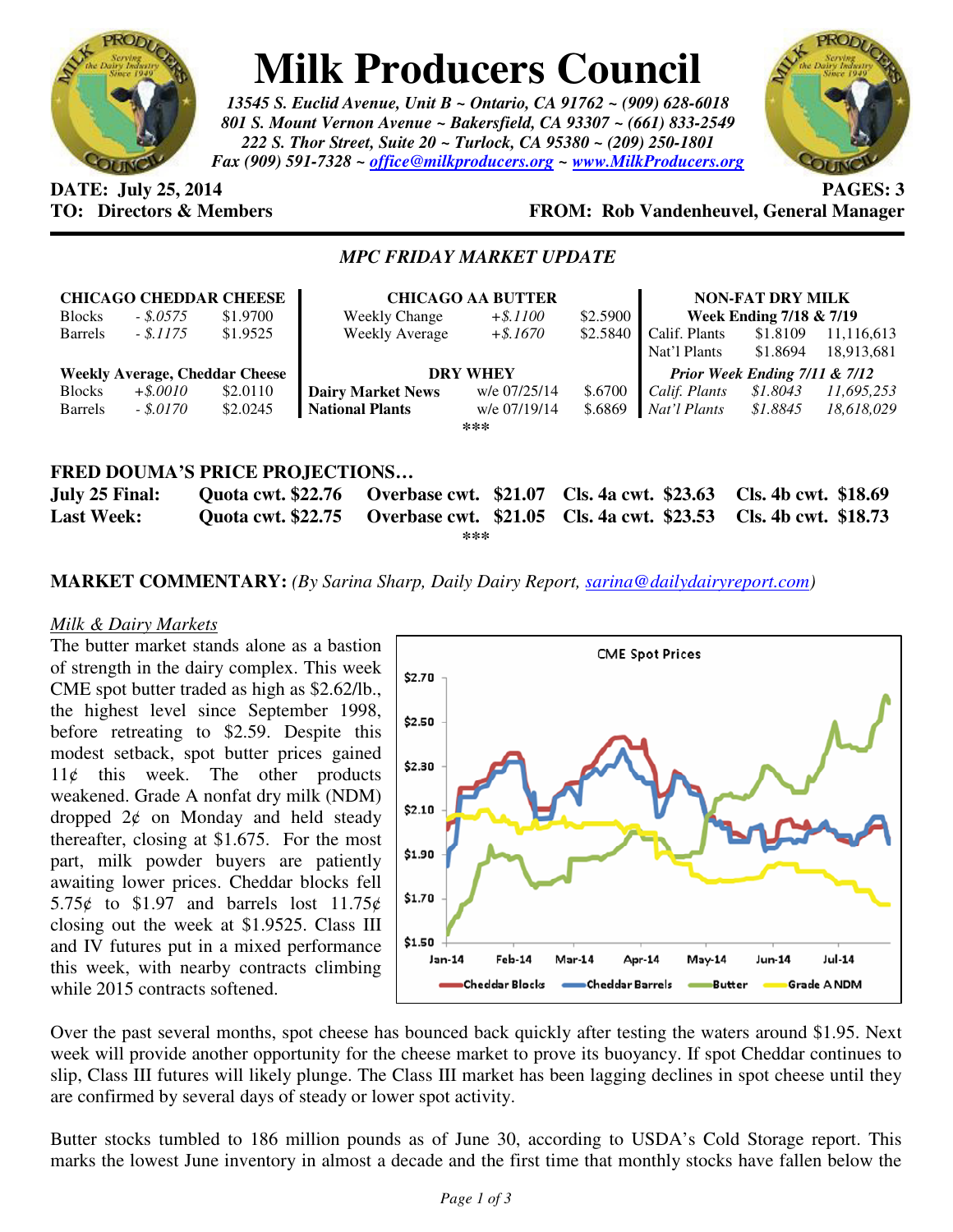minimal levels of 2011. Inventories were 3.3% lower than the previous month and 41.6% lower than on June 30 of last year. In the meantime, milk production and component levels have waned seasonally leading to slower butter production. Competition from other cream products has further restricted output. Many butter operators continue to report better returns from selling cream to ice cream and dip makers rather than increasing churning capacity. The decline in butter stocks was larger than the historical average in June, and it seems likely that the July draw-down will follow a similar pattern.



Cheese stocks moved slightly lower in June. Total cheese inventories fell to 1.06 billion pounds, down 0.4% from May and 7.6% lower than June 2013. Inventories of Cheddar and other American-type cheese increased slightly from the previous month. But inventories of other cheese varieties declined on both a month-to-month and yearover-year basis as demand from pizza-type cheese remains robust.



China continues to import huge volumes of milk powder relative to previous years. However, Chinese imports of whole milk powder (WMP) have faded since peaking in January. China purchased 95.7 million pounds of foreign WMP in June. This was 33% lower than average daily imports in May and 64% less than January shipments. China's combined imports of WMP and skim milk powder were 93% greater than last year but 24% lower than in May.

Chinese buyers clearly got ahead of themselves when they brought in such huge volumes of milk powder around the turn of the year. Chinese milk powder inventories are burdensome and the world's mostwatched dairy importer will likely need to go through

a period of lower purchases to correct its past exuberance. Indeed, as evidenced by the stark drop in global milk powder markets, China began tapping the brakes months ago. While global demand for milk powder should continue to rise in the long run, it may do so in spurts and slumps, rather than the leaps and bounds that seemed possible earlier this year.

The U.S. will likely face stiff competition as it seeks to maintain its share of the global milk powder trade. Milk output remains strong in all the major dairy regions. Australian milk production got off to a rough start this

season, but it enjoyed a strong finish. May production down under was 8.2% greater than last year and June output was up 8.9%. Milk production ebbs in Australia from February to August, but thanks to these off-season gains, full-season production was 0.4% greater than in 2012-13. New Zealand has enjoyed a similar trend.

Dairy producers culled 53,333 head in the week ending July 12. This was the largest weekly slaughter since early April, but the figure is somewhat inflated by pent-up cull cows after the holiday the preceding week. Still, slaughter was only 5.8% lower than the same week last year, when the same phenomenon was in effect. So far this year, dairy cow culling is 10.6% lower than last year.